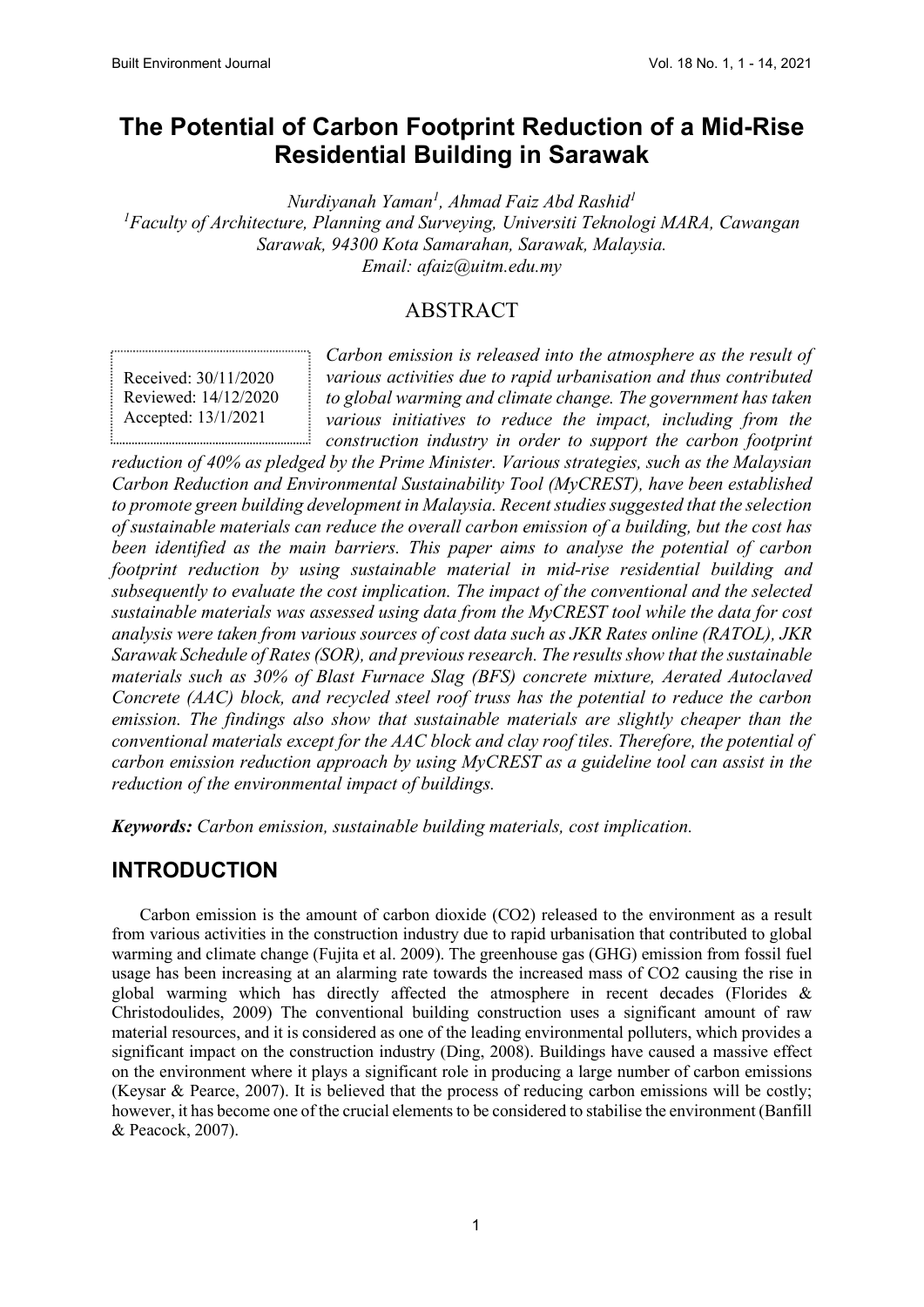The Malaysian government has implemented policies and initiatives to support the pledged by the Prime Minister to reduce approximately 40% carbon footprint by 2020 by using green technology and sustainable materials in buildings (Klufallah et al. 2014). According to Ohueri et al. (2019), a few researchers have carried out several studies on strategies to uplift the construction of sustainable buildings in Malaysia; however, there are limited green building in Sarawak compared to other states. While sustainable construction materials can minimise the carbon footprint, the construction industry showed less interest due to the higher cost of sustainable materials, newer equipment, plants, and machinery (Klufallah et al. 2014).

In reducing the carbon emission of a building, Malaysian Carbon Reduction and Environmental Sustainability Tool (MyCREST) was established to promote a green building development which will help the government to execute its plan in reducing four megatonnes of carbon emissions per year by 2020 (Ohueri et al. 2019; Idris, 2016). MyCREST aims to provide guidelines to reduce the environmental impact from the construction sector by considering the building's life cycle perspective (CIDB, 2020). MyCREST tools will assess separately according to the design phase, construction phase and the operation and maintenance phase (Ohueri, 2019). Thus, this paper aims to estimate the potential reduction of environmental impact and the cost implication of using sustainable materials recommended in the MyCREST.

### **METHODS**

The method used for this research is the case study method. A case study is expected to capture the complexity of a single case and the methodology that has developed within the social sciences (Johansson, 2007). It is an approach to research that facilitates the exploration of a phenomenon within its context using a variety of data sources (Tellis, 1997).

## **CASE STUDY BUILDING**

The apartment hostel building, as shown in Figure 1, located in the district of Kota Samarahan, about 30 km away from Kuching. This four-storey building has a gross floor area of  $1127 \text{ m}^2$  divided into four units in  $1<sup>st</sup>$ ,  $2<sup>nd</sup>$ , and  $3<sup>rd</sup>$  floor consists of five bedrooms, a living room, a sitting area, four bathrooms and a drying yard per unit. Meanwhile, only the ground floor is divided into three units with one common area. Each of the units consists of similar function and design. The main structure is reinforced concrete with clay bricks as the building envelope.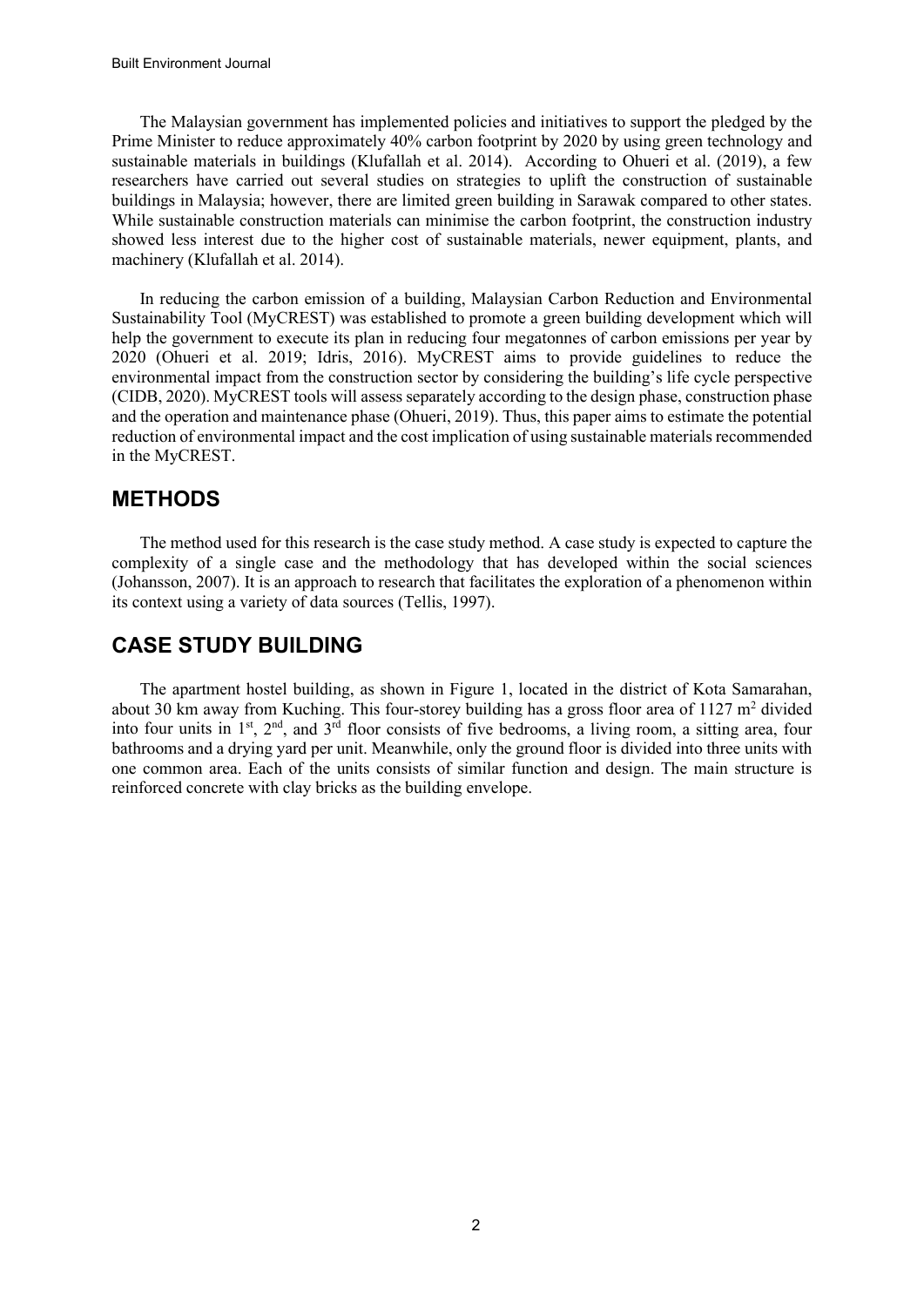

**Figure 1:** Floor plans of the apartment hostel

## **CASE STUDY FRAMEWORK**

In this study, the information such as the quantity of building materials for the case study was calculated based on construction drawings and tender document. The conventional construction materials used for the mid-rise residential building will be analysed based on the amount of carbon emission released towards the surrounding environment. The quantity of the building materials is multiplied using the value of carbon emission from the MyCREST tool. Figure 2 below shows the detail of the case study framework for this study.



**Figure 2:** Case study framework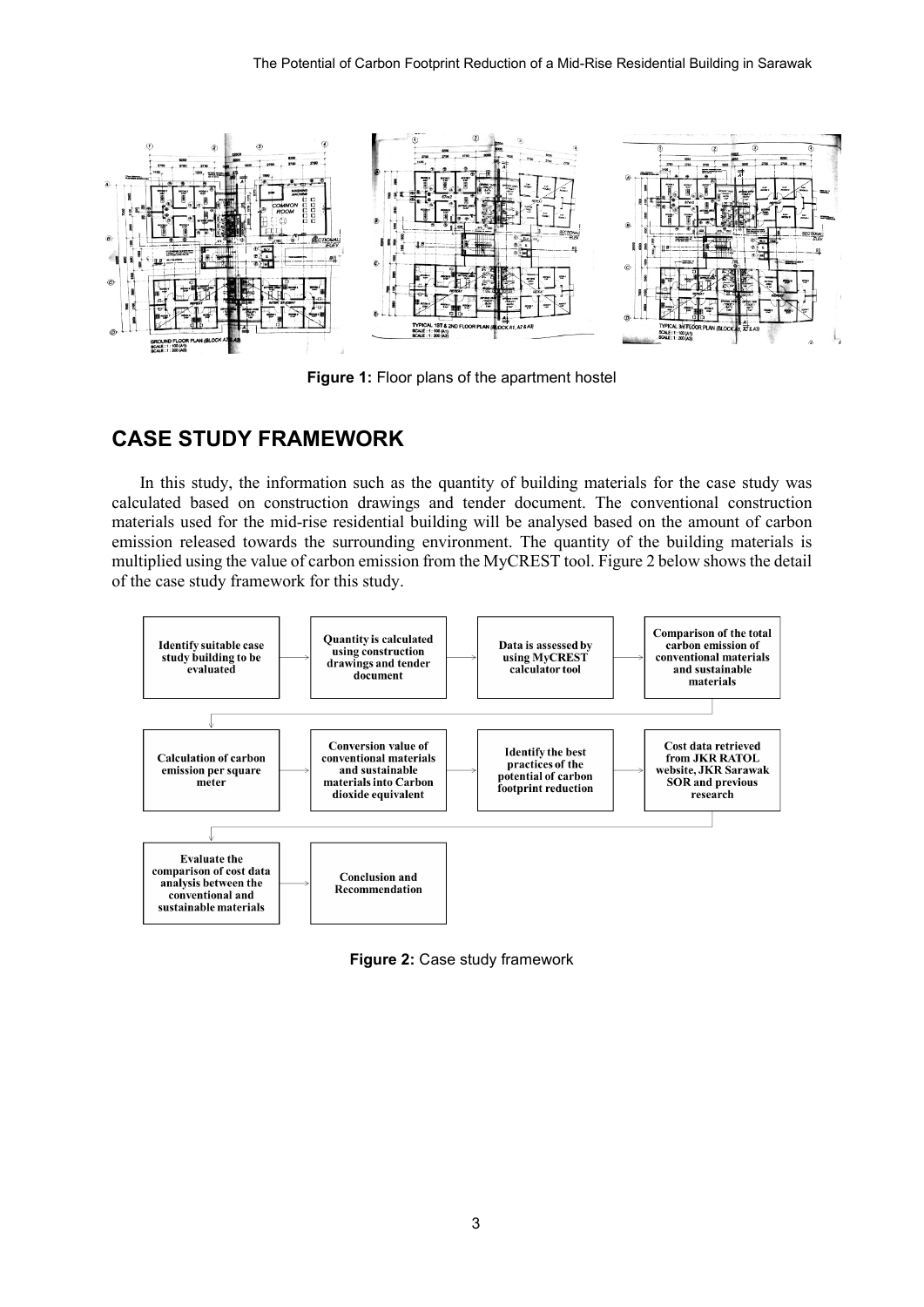## **CONVENTIONAL BUILDING MATERIALS**

Table 1 shows the quantity of materials used in the construction of the case study building. However, only selected conventional materials for this study such as concrete, brick, roof and roof covering are used for comparison, as shown in Table 2. The selected materials used in the study building are the most common conventional materials used in a building. The sustainable materials selected as a potential replacement were based on the availability in the market. Most of the units of materials are commonly used in the bill of quantities except for brickwall, which were measured in m3 as suggested in MyCREST tool.

| <b>Item</b> | <b>Materials</b>           | Quantity  | Unit           |
|-------------|----------------------------|-----------|----------------|
| A           | Column                     |           |                |
|             | Concrete                   | 109.20    | M <sub>3</sub> |
|             | Reinforcement              | 6,500.00  | KG             |
|             | Formwork                   | 2,137.72  | M <sub>2</sub> |
| B           | <b>Beam</b>                |           |                |
|             | Concrete                   | 160.00    | M <sub>3</sub> |
|             | Reinforcement              | 8,715.36  | KG             |
|             | Formwork                   | 3,403.28  | M <sub>2</sub> |
| $\mathbf C$ | <b>Upper floor</b>         |           |                |
|             | Concrete                   | 150.40    | M <sub>3</sub> |
|             | Reinforcement              | 11,115.00 | KG             |
|             | Formwork                   | 2,014.60  | M <sub>2</sub> |
| D           | <b>External Brick wall</b> |           |                |
|             | 115mm clay brick           | 42.29     | M <sub>3</sub> |
| E           | <b>Roof</b>                |           |                |
|             | <b>Steel Roof Truss</b>    | 59.00     | M              |
|             | Metal Roof Covering        | 451.78    | M <sub>2</sub> |
| F           | Window                     |           |                |
|             | Aluminium frame            | 340.64    | M <sub>2</sub> |
|             | Glass window               | 250.93    | M <sub>2</sub> |

| Table 2: Comparison of selective materials for carbon emission and cost data analysis for this case |       |  |  |
|-----------------------------------------------------------------------------------------------------|-------|--|--|
|                                                                                                     | study |  |  |

| oluuv       |                               |                                                      |  |  |  |  |
|-------------|-------------------------------|------------------------------------------------------|--|--|--|--|
| <b>Item</b> | <b>Conventional Materials</b> | <b>Sustainable Materials</b>                         |  |  |  |  |
| 1.          | Concrete Grade 30             | 30% of BFS Concrete Mixture                          |  |  |  |  |
| 2.          | Well burnt clay brick         | <b>Aerated Autoclaved Concrete</b><br>(AAC) Block    |  |  |  |  |
| 3.          | Steel roof truss              | 1. Recycled steel roof truss<br>2. Timber roof truss |  |  |  |  |
|             | Metal Roof Sheet              | Clay Roof Tile                                       |  |  |  |  |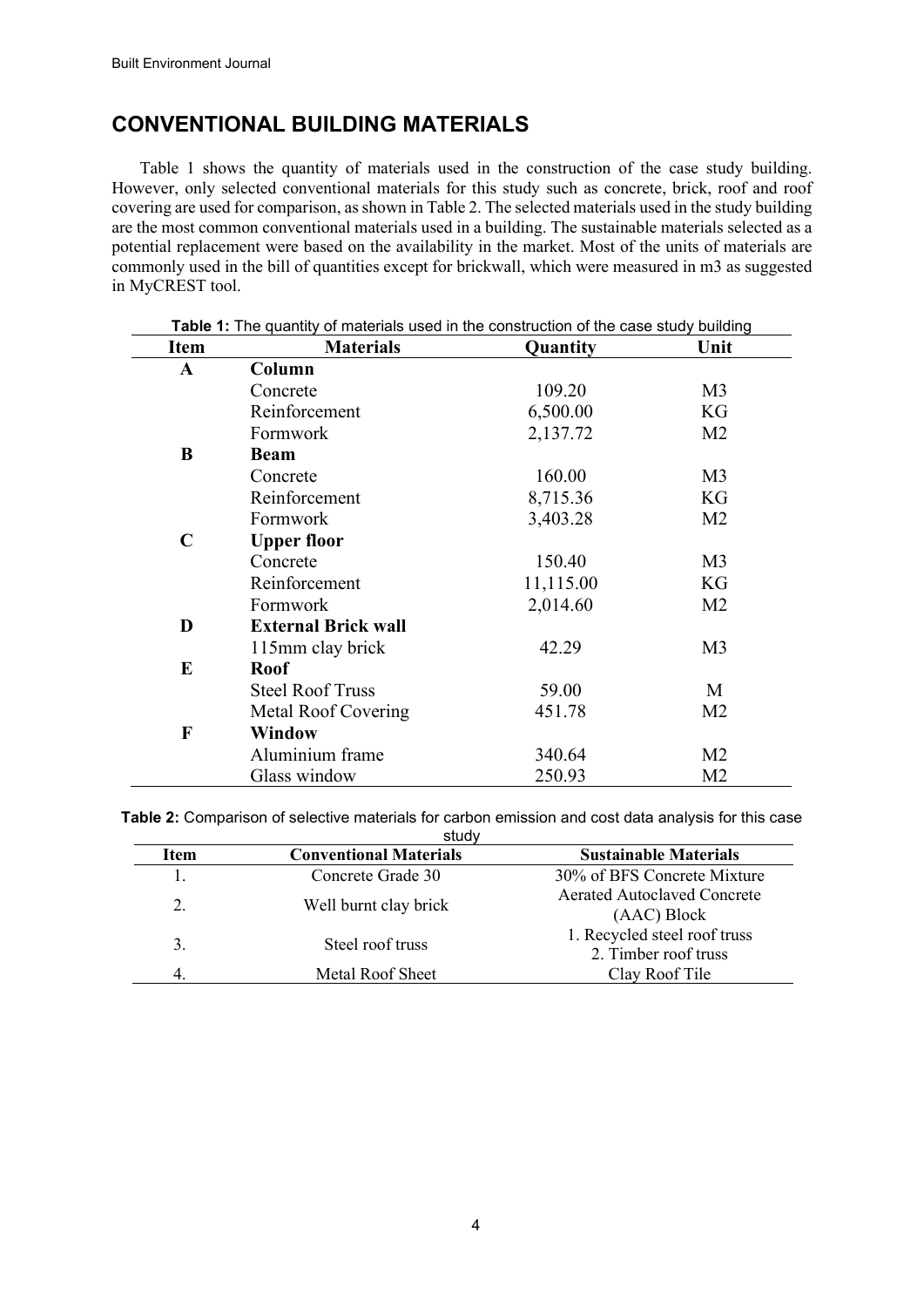# **GENERAL BOUNDARIES AND LIMITATIONS**

The following assumptions have been considered for this research:

- AAC Block has a variety of sizes ranging from 600mm x 200mm x 100mm thick to 300mm thick (Kulbhushan et al. 2018). This study will use 115mm thick of AAC Block with an average density of 600 kg/m<sup>3</sup>, which is the same thickness as a standard clay brick.
- The density of 30% of Blast Furnace Slag (BFS) in concrete has a maximum density of 2180  $kg/m<sup>3</sup>$  (Al-Baijat & Sarireh, 2019).
- An average density of clay roof tiles is  $58\text{kg/m}^2$ .
- The density of clay brick is  $1900\text{kg/m}^3$  (Kumawat et al. 2016).
- The density for steel roof truss is  $7860 \text{kg/m}^3$  (Vidya et al. 2016).
- The material cost for concrete mixtures of  $30\%$  BFS is RM177.72 /m<sup>3</sup> (Onn et al. 2019). The total cost is RM293.14, including labour and plant and machinery. After it has been adjusted by using the Tender Price Index (TPI), the current price is RM 292.02/m<sup>3</sup>. The current price is cheaper due to the lower TPI in the current year. The cost for concrete grade 30 is RM317.00/m3 from JKR Rates Online (RATOL) (JKR, 2020).
- The average material cost for AAC Block is approximately  $RM74.00/m^2$  while,  $RM51.00/m^2$ for clay brick as in RATOL (JKR,2020).
- The cost metal roof sheet and clay roof tiles are  $RM54.00/m^2$  and  $RM60.00/m^2$  respectively, which have taken from RATOL (JKR, 2020).
- The cost for steel roof truss is RM 8.40/kg, and timber roof truss is RM5,100/m<sup>3</sup> taken from Sarawak Schedule of Rates (SOR) (JKR Sarawak, 2018). The updated TPI of the current cost for steel roof truss and timber roof truss is RM8.40/kg and RM5,124.54/m<sup>3</sup>, respectively.

# **RESULTS AND DISCUSSION**

## **Comparison of carbon emission of materials selection**

#### **Concrete grade 30 and 30% BFS concrete mixture**

Figure 3 shows that 30% BFS concrete mixture can produce less carbon emission compared to concrete grade 30 by 32.53% reduction. 30% BFS concrete was chosen as an alternative as suggested that BFS with mixtures of around 20% to 30% substitution have the best corrosion resistance properties (Jau & Tsay, 1998). The usage of BFS leads to low permeability and penetration of chloride ions into concrete as less penetration of the chloride ions, the corrosion in the concrete will also be low thus increases the life span of the structure (Rajeswari & Kameswara Rao, 2019). Substantially, the replacement of BFS concrete mixtures enhanced the service lifespan dues to the content of the increase in chloride binding capacity, reducing the risk of corrosion (Hong & Ann, 2017).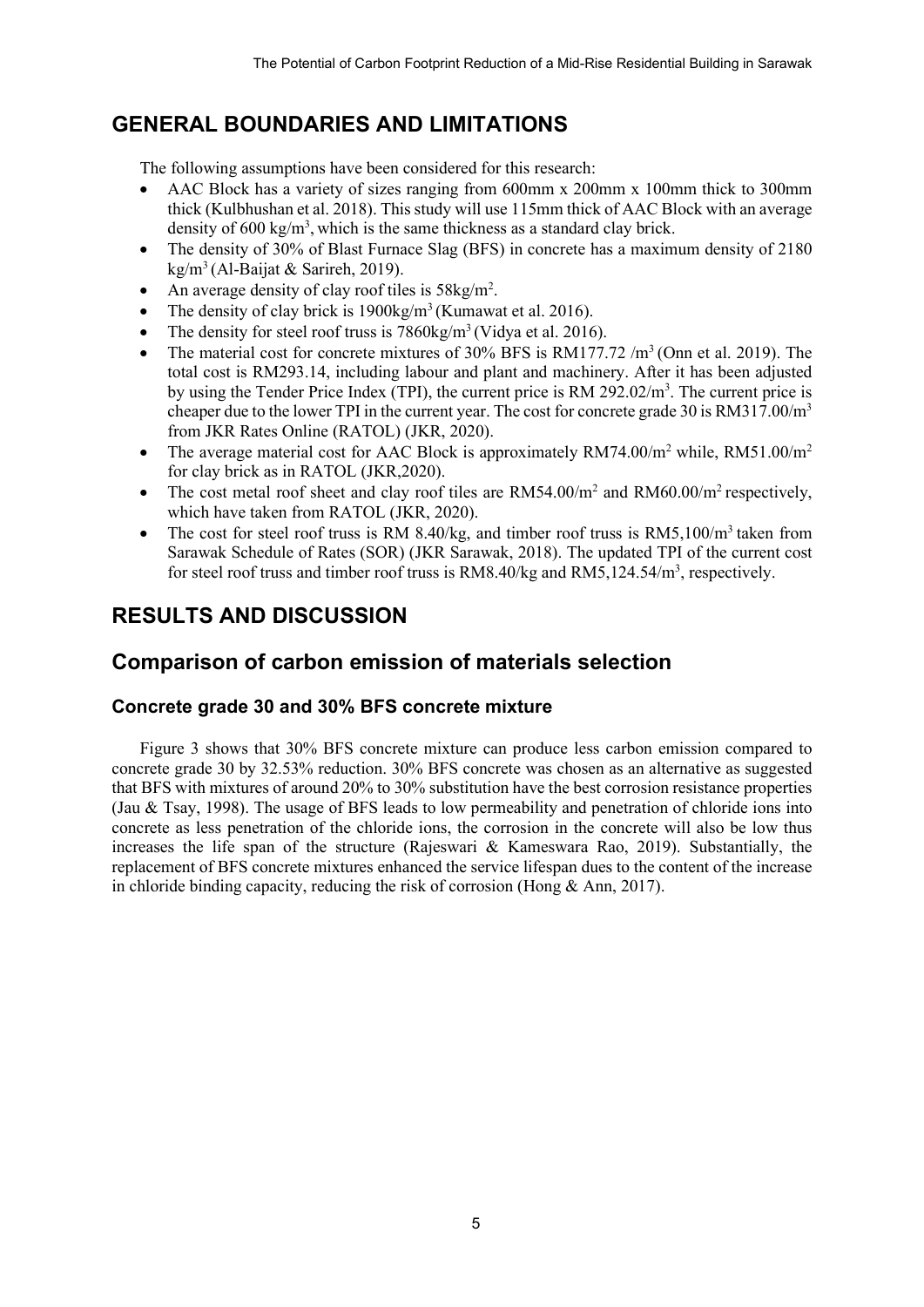

**Figure 3:** Emission comparison between concrete grade 30 and 30% of BFS concrete mixture

#### **Clay brick and AAC block**

Figure 4 shows that AAC Block produced lower carbon emission than clay brick whereby the carbon emission is less compared to that of clay brick by 67.05%. The use of AAC Block instead of ordinary fired clay brick reduced the environmental impact significantly (Rama Jyosyula et al. 2020). Carbon emission is lower for AAC production compared to clay brick due to the manufacturing process, which does not involve sintering or kiln heating, which eliminates the use of fossil fuel (Bulkade & Deshmukh, 2017). Moreover, AAC block is easy to handle, and low thermal conductivity results in the rapid increase in the construction speed (Vats, 2019). AAC block offers the building extra life span and will require lower maintenance cost as it requires less jointing (Shukla, 2014).



**Figure 4:** Emission comparison between clay brick and AAC block

#### **Steel roof truss, recycled steel roof truss and timber roof truss**

Figure 5 shows that the emission produced by recycled steel truss is lower compared to standard steel roof truss with 48.89% carbon emission reduction. Moreover, around 92.56% of carbon emission can be reduced by using timber roof truss compared to the steel roof trusses. The recycled steel for roof trusses will be the best option as it uses recyclable materials which will reduce the carbon emission (Vidya et al. 2016). Although timber roof trusses released a lower carbon emission, it is not appropriate to use due to their disadvantages such as termite infestation, challenging to obtain long pieces of timber and tendency of boards to rot due weather (Mohamed & Abdullah, 2014).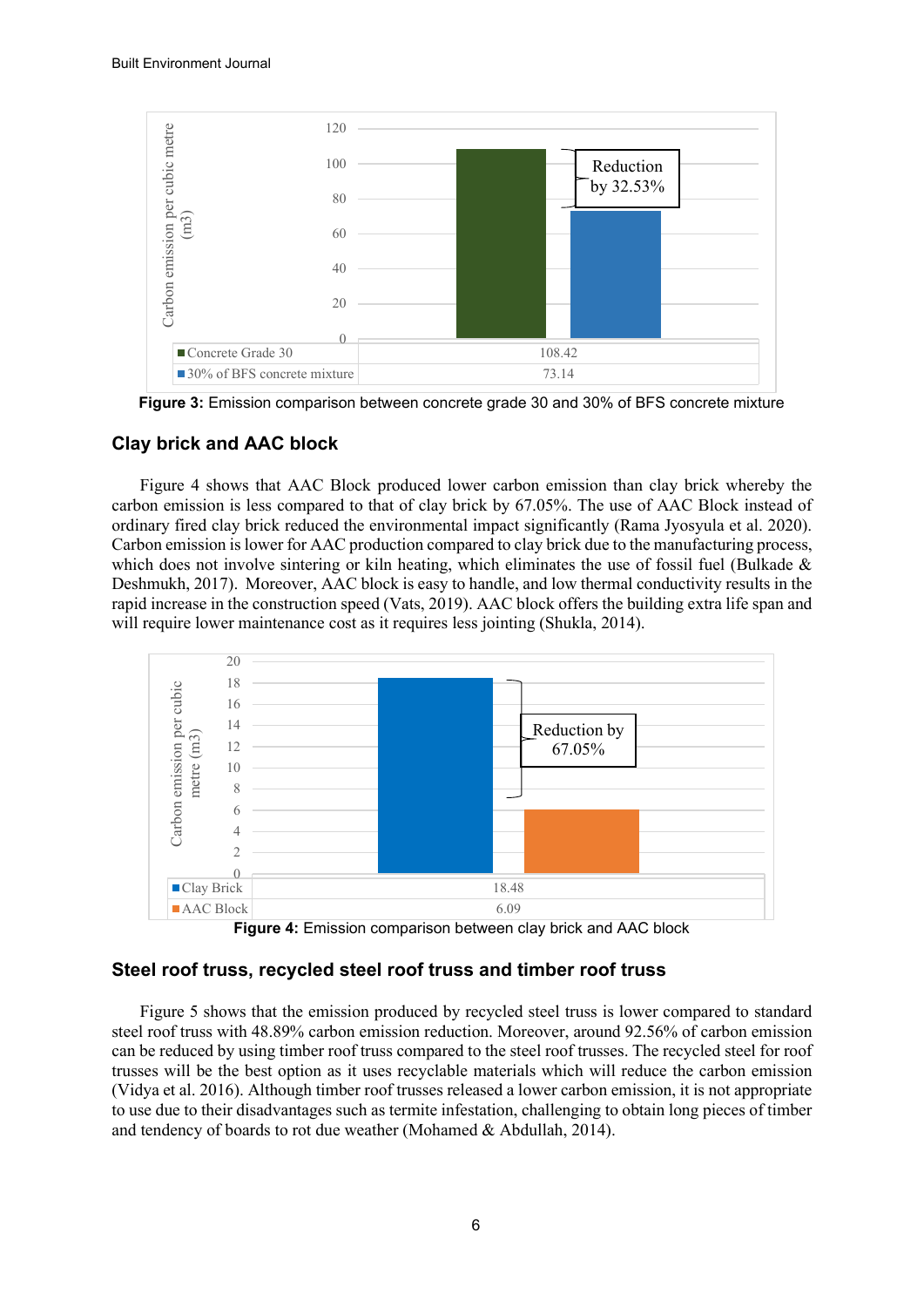

**Figure 5:** Emission comparison between steel roof truss, recycled steel roof truss and timber roof truss

#### **Metal roof sheet and clay roof tile**

Figure 6 shows that the clay brick tile produced high carbon emission by 76.87% than metal roof sheet. Based on the total carbon emission, the density per square metre for clay roof tile are much more than the metal roof sheet. The material to produce clay tiles has a low carbon footprint, but the production of clay tiles contributed to a higher portion of carbon footprint (Le et al. 2019). Due to the hot and humid weather in Malaysia, the usage of clay roof tile as the roof covering is suitable for better performance in the reduction of heat transition into the building (Roslan et al. 2016).



**Figure 6:** Emission comparison between metal roof sheet and clay roof tile

Clay roof tile provides good thermal insulation, thus providing better comfort for a home environment, including can reduce the need for air conditioning which will save energy consumption throughout the building life span (Chnebierk, 2016). Clay roofing tile was also preferred because of its durability, ease of maintenance, and low thermal conductivity (US Department of Interior, 2019).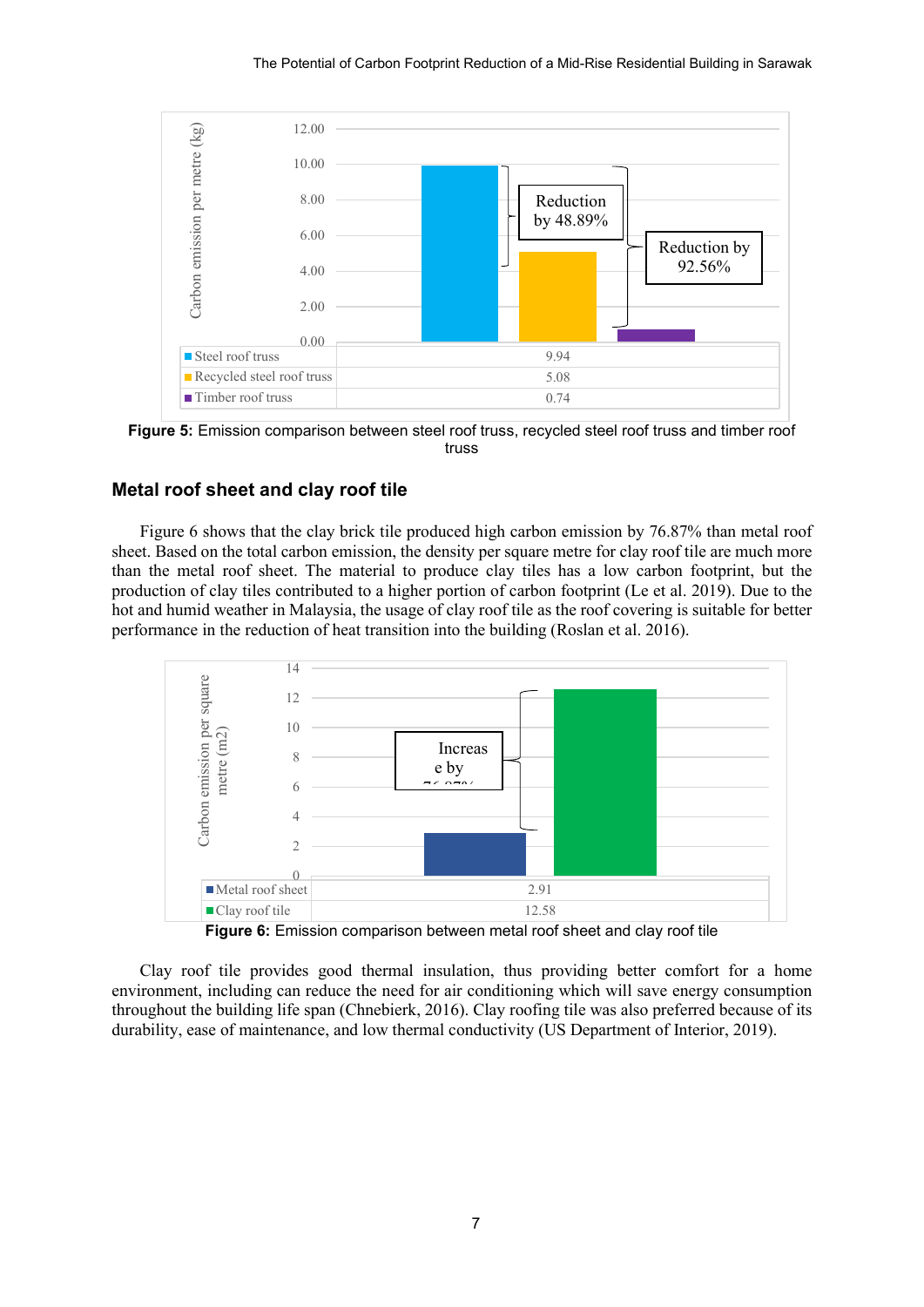# **Comparison cost of conventional materials and sustainable materials**

### **Concrete grade 30 and 30% BFS concrete mixtures**

Figure 7 shows that the overall cost can be reduced by 7.88%. The use of 30% BFS in concrete mixtures is desirable because it is environmentally friendly, and the economic advantages in reducing overall cement expenditures (Labarca et al. 2007). According to Al-Baijat & Sarireh (2019), the replacement of concrete by BFS lowering the cost of the concrete mixed as slag is much cheaper than regular concrete. BFS is not widely used due to its relatively low initial strength and increased shrinkage compared to regular concrete that must be included (Lee et al. 2019).



**Figure 7:** Cost comparison between concrete grade 30 and 30% of BFS concrete mixture

### **Clay brick and AAC block**

Figure 8 shows that the price for AAC Block is slightly higher by 31.08% than clay brick. Despite the differences price between clay brick and AAC block, some developer preferred AAC Block due to their advantages towards the environment such as lightweight and eco-friendly product even though the initial cost is higher than clay bricks (Saiyed et al. 2015). Furthermore, AAC block has a lower thermal expansion, enhanced heat and sound insulation characteristic due to the air voids in the concrete (Hamad, 2014).



**Figure 8:** Cost comparison between clay brick and AAC block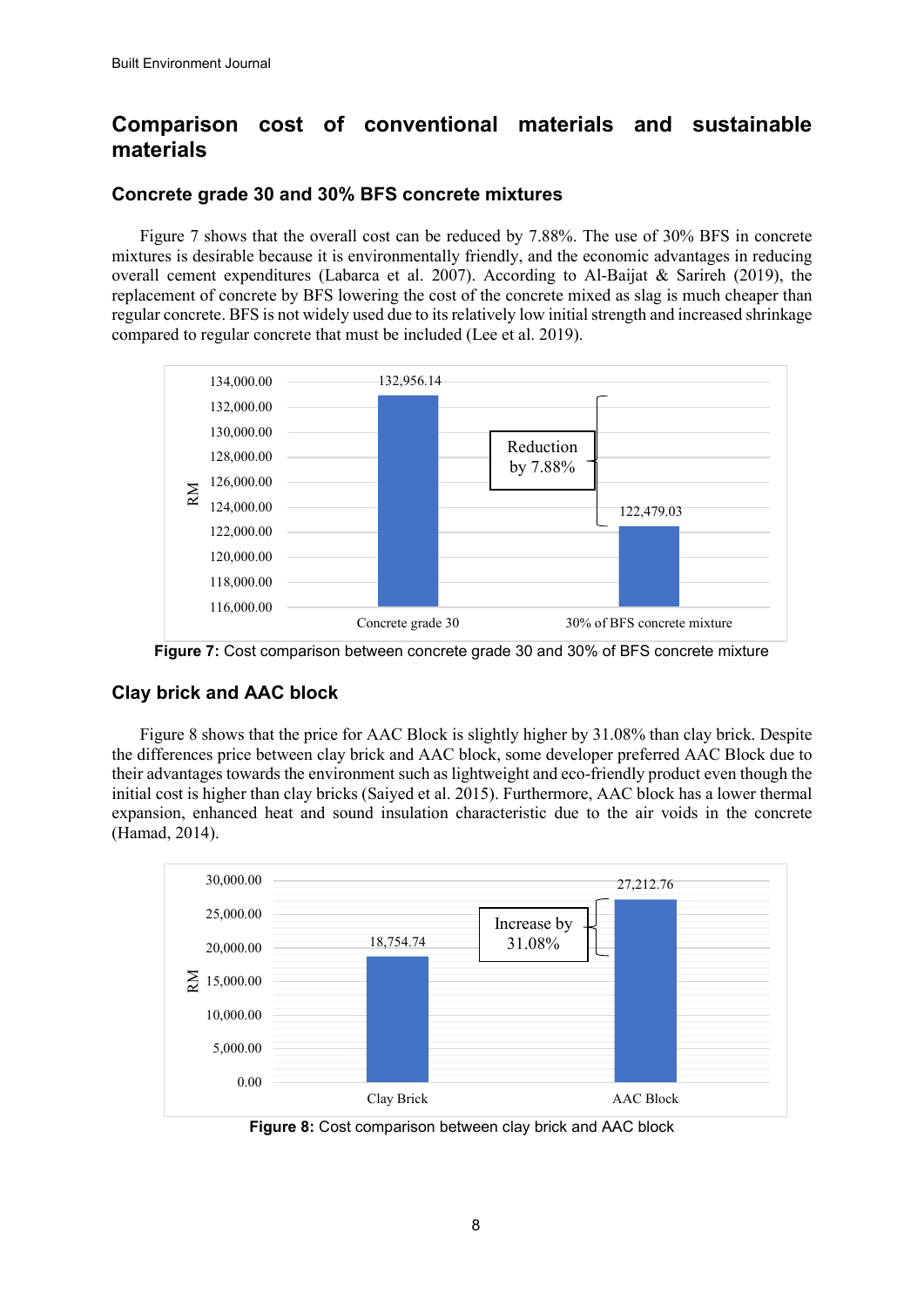### **Steel roof truss, recycled steel roof truss and timber roof truss**

Figure 9 shows that recycled steel roof truss has a lower cost compared to steel roof truss by 2.50% reduction in comparison. Recyclable steel roof truss is the best option for sustainable material despite the high-cost production compared to the timber roof truss. Recycle steel also slightly cheaper compare to new steel (Dunant et al. 2018).



**Figure 9:** Cost comparison between steel roof truss, recycled steel roof truss and timber roof truss

A comparison of lifespan between steel and timber is discussed whereby the timber roof truss has lower service life compared to the steel roof truss. Subsequently, the impacts such as maintenance and service are also twice for timber roof truss due to its lower lifespan. Hence, the lifecycle cost of timber roof construction also increased as the service life is halved from the recycled steel roof truss.

### **Metal roof sheet and clay roof tile**

Figure 10 shows that the comparison cost for clay roof tile is much higher by 10.00% compared to metal roof sheet. Roslan et al. (2016) and US Department of the Interior (1993), highlighted that sheet metal roofs became popular because they were cheaper and lighter, and easier to install than clay roof tile. The cost of clay roof tiles, however, are relatively high due to higher material and transportation cost to the site, and it requires a more substantial roof structure than lightweight roof claddings(Building Research Levy, 2015).



**Figure 10:** Cost comparison between metal roof sheet and clay roof tile

Clay roof tile is the best option as roofing materials despite its high cost compared to other variants of roofing materials such as metal roof tile (Romanova & Skanavi, 2017). Clay tile is considered as a sustainable product where during peak temperature, clay tile absorbs the heat which provides a cold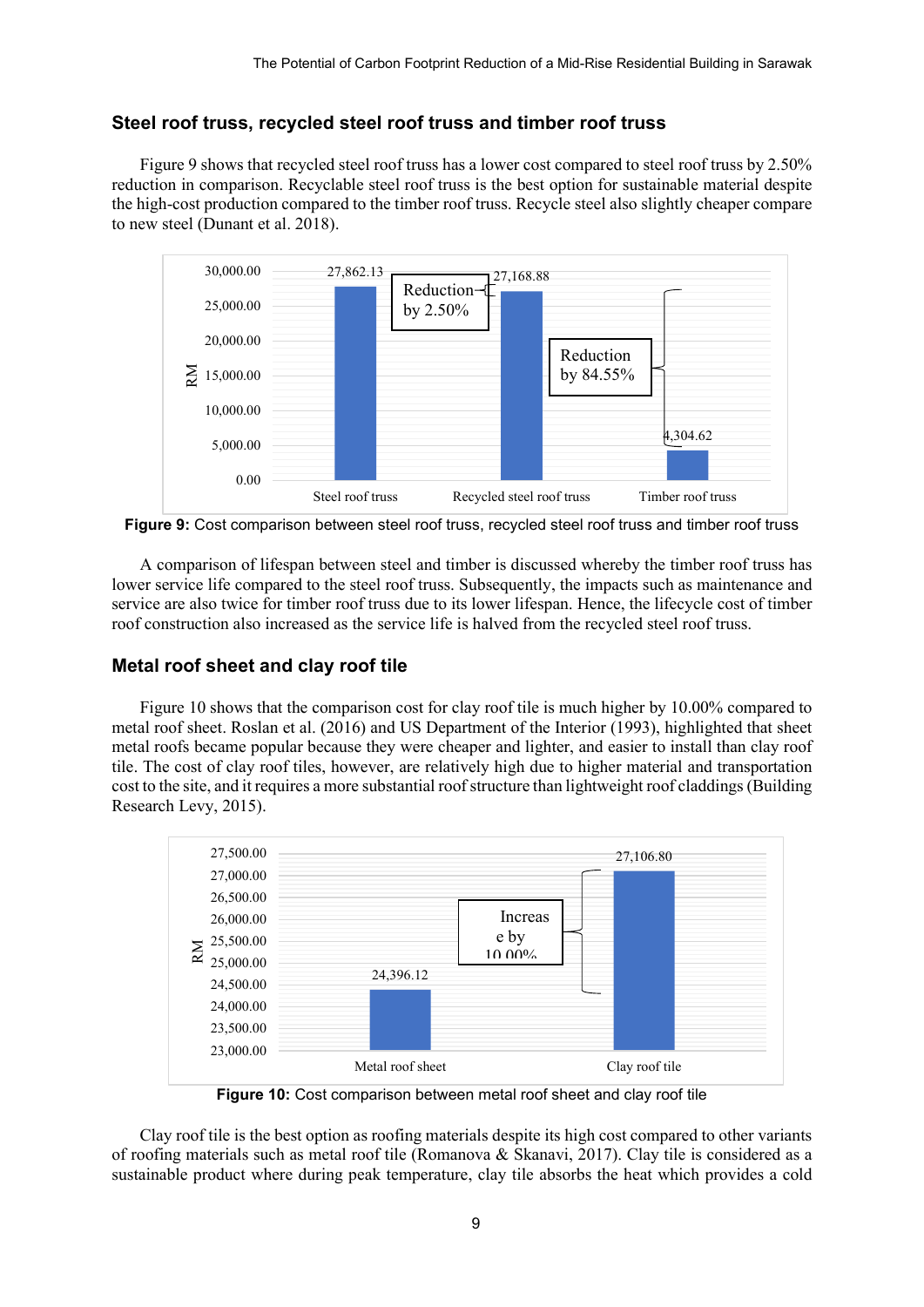indoor temperature, while at night, it released the absorbed heat thus, keeping the living space stay warm (Mohamed & Abdullah, 2014).

## **Comparison of carbon emission reduction between conventional materials and sustainable materials**

Table 3 shows that the carbon emission released by the selection of conventional materials and sustainable material for this study. The usage of 30% BFS concrete mixture can reduce the carbon emission by 32.53% reduction in comparison to the standard concrete grade 30. Next, the AAC Block can reduce up to 67.05% emission compared to clay brick. The results also showed that the recyclable steel roof truss and timber roof truss offers 48.89% and 92.56% reduction compared to steel roof truss, respectively. The recyclable steel roof truss is appropriate to be used in the building structural by taking into consideration its benefits even though timber roof trusses produce lower carbon emission compared to the steel roof truss. This is due to the recyclable steel roof truss is an eco-friendly material which significantly reduces the carbon emission and also provides a long lifespan. Finally, the clay roof tile contribute provides higher carbon emission by 76.87% in comparison to the metal roof sheet. Although clay roof tile released a higher initial carbon emission, it is more suitable to be used in a hot climate state as in Sarawak due to its ability to reduce the energy consumption for cooling in the long run.

| <b>Table 3:</b> Summary of carbon emission between conventional materials and sustainable materials |                     |                             |                                      |                      |                |  |
|-----------------------------------------------------------------------------------------------------|---------------------|-----------------------------|--------------------------------------|----------------------|----------------|--|
| <b>Item</b>                                                                                         | <b>Conventional</b> | $C_0$ <sub>2</sub> Emission | <b>Sustainable</b><br>$C_0$ Emission |                      | <b>Remarks</b> |  |
|                                                                                                     | <b>Materials</b>    | (Tco <sub>2</sub> e)        | <b>Materials</b>                     | (Tco <sub>2</sub> e) |                |  |
|                                                                                                     | Concrete grade 30   | 108.42                      | 30% of BFS                           | 73.14                | 32.53%         |  |
|                                                                                                     |                     |                             | Concrete mixture                     |                      | reduction      |  |
| 2.                                                                                                  | Clay brick          | 18.48                       | <b>AAC Block</b>                     | 6.09                 | 67.05%         |  |
|                                                                                                     |                     |                             |                                      |                      | reduction      |  |
| 3.                                                                                                  | Steel roof truss    | 9.94                        | Recycled steel roof                  | 5.08                 | 48.89%         |  |
|                                                                                                     |                     |                             | truss                                |                      | reduction      |  |
| 4.                                                                                                  | Metal roof sheet    | 2.91                        | Clay roof tile                       | 12.58                | 76.87%         |  |
|                                                                                                     |                     |                             |                                      |                      | increased      |  |

### **Cost comparison between conventional materials and sustainable materials**

The results in Table 4 shows that half of the sustainable materials are more expensive than conventional materials. The substitution to BFS offers lower cost compared to concrete grade 30 with 7.88% reduction. The usage of recycled steel also is cheaper by 2.50% compared to standard steel roof. Conversely, the AAC Block is 31.08% more expensive than clay brick. Clay roof tile also is more expensive than the metal roof sheet by 10.00%.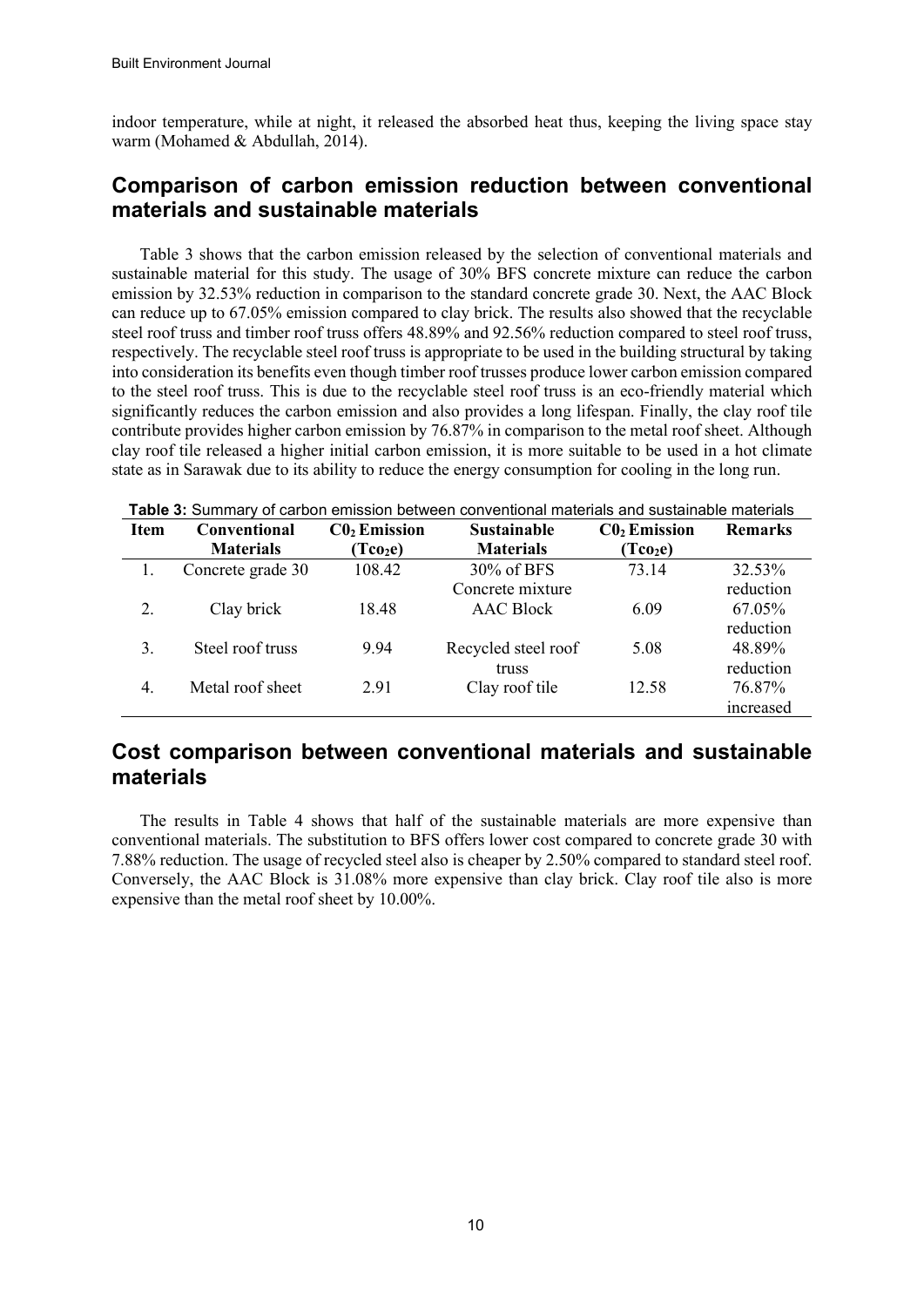| <b>Item</b> | <b>Conventional</b> | <b>RM</b>  | <b>Sustainable</b>  | <b>RM</b>  | <b>Remarks</b> |
|-------------|---------------------|------------|---------------------|------------|----------------|
|             | <b>Materials</b>    |            | <b>Materials</b>    |            |                |
|             | Concrete grade 30   | 132,956.00 | 30% of BFS          | 122,479.03 | 7.88%          |
|             |                     |            | Concrete mixture    |            | reduction      |
| 2.          | Clay brick          | 18,754.74  | <b>AAC Block</b>    | 27,212.76  | 31.08%         |
|             |                     |            |                     |            | addition       |
| 3.          | Steel roof truss    | 27,862.13  | Recycled steel roof | 27,168.88  | $2.50\%$       |
|             |                     |            | truss               |            | reduction      |
| 4.          | Metal roof sheet    | 24,396.12  | Clay roof tile      | 27,106.80  | 10.00%         |
|             |                     |            |                     |            | addition       |

**Table 4:** Summary of cost between conventional materials and sustainable materials

### **CONCLUSION**

Conventional building in Malaysia produced higher carbon emission in comparison to the sustainable building throughout the construction phase. The substitution of sustainable materials according to the MyCREST rating tool can have the potential to reduce the carbon emission throughout the building construction. The results show that the sustainable materials such as 30% BFS concrete mixture, Aerated Autoclaved Concrete (AAC) block, and recycled steel roof truss has the potential to reduce the carbon emission throughout the process of the building construction. It also shows that some of the sustainable materials are slightly cheaper than the conventional materials except for the AAC block and clay roof tiles. Therefore, the potential of carbon emission reduction approach by using MyCREST as a guideline tool can assist in the reduction of the environmental impact of buildings.

### **REFERENCES**

- A. B. D. Le, A. Whyte, and W. K. Biswas, "Carbon footprint and embodied energy assessment of roof-covering materials," Clean Technol. Environ. Policy, vol. 21, no. 10, pp. 1913– 1923, 2019, doi: 10.1007/s10098-018-1629-9.
- A. J. Hamad, "Materials, Production, Properties and Application of Aerated Lightweight Concrete: Review," Int. J. Mater. Sci. Eng., 2014, doi: 10.12720/ijmse.2.2.152-157.
- A. N. Idris, "Public projects worth RM50m and above to adopt MyCREST CIDB," The Edge Markets, 2016. https://www.theedgemarkets.com/article/public-projects-worthrm50m-and-above-adopt-mycrest-—-cidb (accessed Feb. 05, 2020).
- A. Vidya, K. H., and H. S. Rukiyath, "Building Construction Methodology to Reduce Global Warming," in National Conference on Convergence of Science, Technology & Management, 2016, pp. 1–6.
- B. Ali and A. Awwad, "Study of Different Pitched Roof Types Study of Different Pitched Roof Types," no. June, 2019.
- Building Research Levy, "Clay Roof Tiles. Material Use," Level, 2015. http://www.level.org.nz/fileadmin/downloads/Materials/LevelMClayRTiles.pdf (accessed Sep. 09, 2020).
- C. C. Ohueri, W. I. Enegbuma, and H. Habil, "MyCREST embedded framework for enhancing the adoption of green office building development in Sarawak," Built Environ. Proj. Asset Manag., vol. 10, no. 2, pp. 215–230, 2019, doi: 10.1108/BEPAM-10-2018-0127.
- C. C. Onn, K. H. Mo, M. K. H. Radwan, W. H. Liew, C. G. Ng, and S. Yusoff, "Strength, carbon footprint and cost considerations of mortar blends with high volume ground granulated blast furnace slag," Sustain., vol. 11, no. 24, 2019, doi: 10.3390/SU11247194.
- C. F. Dunant, M. P. Drewniok, M. Sansom, S. Corbey, J. M. Cullen, and J. M. Allwood, "Options to make steel reuse profitable: An analysis of cost and risk distribution across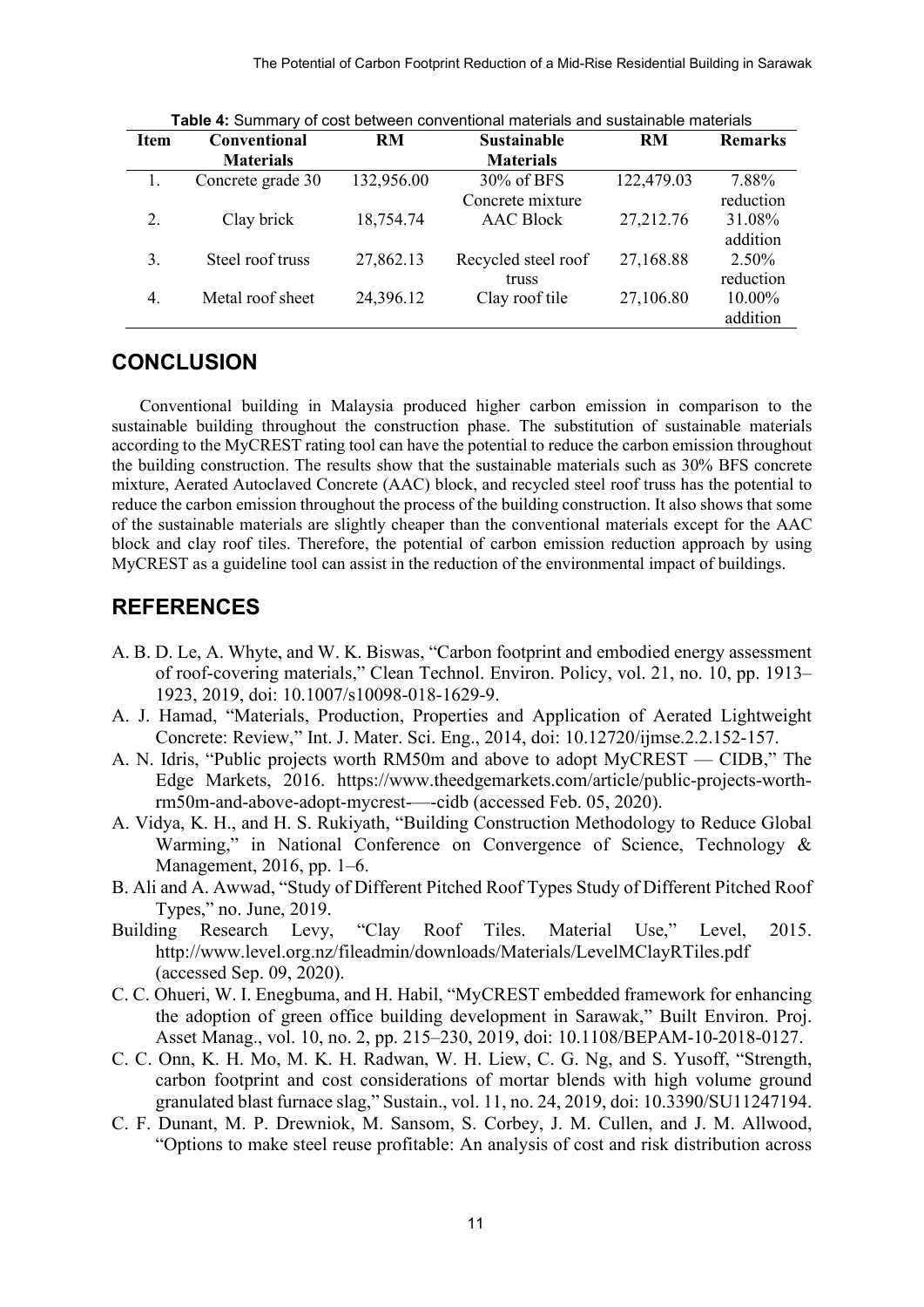the UK construction value chain," J. Clean. Prod., vol. 183, pp. 102–111, 2018, doi: 10.1016/j.jclepro.2018.02.141.

- C. H. D. Rajeswari and B. Kameswara Rao, "Service life prediction of high-performance concrete incorporated with GGBS and silica fume," Int. J. Recent Technol. Eng., vol. 7, no. 6C2, pp. 448–455, 2019.
- CIDB, "MyCrest," 2020. https://www.cidb.gov.my/index.php/en/constructioninfo/sustainability/construction-sustainability/mycrest (accessed Nov. 10, 2020).
- E. Keysar and A. R. Pearce, "Decision support tools for green building: Facilitating selection among new adopters on public sector projects," J. Green Build., vol. 2, no. 3, pp. 153– 171, 2007, doi: 10.3992/jgb.2.3.153.
- F. M. Saiyed, A. H. Makwana, J. Pitroda, and C. M. Vyas, "Aerated Autoclaved Concrete (Aac) Blocks: Novel Material for Construction Industry," Int. J. Adv. Res. Eng. Sci. Manag., vol. I, no. II, pp. 21–32, 2015, [Online]. Available: https://www.google.co.in/#q=AAC+Blocks+used+at+Various+Construction+Sites+ima ges.
- F. Vats, "Autoclaved Aerated Concrete: Versatile building material," vol. 5, no. 3, pp. 2092– 2098, 2019.
- G. A. Florides and P. Christodoulides, "Global warming and carbon dioxide through sciences," Environ. Int., vol. 35, no. 2, pp. 390–401, 2009, doi: 10.1016/j.envint.2008.07.007.
- G. K. C. Ding, "Sustainable construction--The role of environmental assessment tools," J. Environ. Manage., vol. 86, no. 3, pp. 451–464, 2008, [Online]. Available: http://www.sciencedirect.com/science/article/B6WJ7-4N0PG17- 1/2/37fa80c537b89007b68d8962bd30e989.
- G. Kumawat, D. S. Maru, and K. Pandey, "Cost Comparison of R.C.C. Structure using CLC blocks with Burnt Clay Bricks.," Int. J. Adv. Res., vol. 4, no. 7, pp. 1470–1475, 2016, doi: 10.21474/ijar01/1040.
- H. Al-Baijat and M. Sarireh, "The Use of Fine Blast Furnace Slag in Improvement of Properties of Concrete," Open J. Civ. Eng., vol. 09, no. 02, pp. 95–105, 2019, doi: 10.4236/ojce.2019.92007.
- I. K. Labarca, R. D. Foley, and S. M. Cramer, "Effects of Ground Granulated Blast Furnace Slag in Portland Cement Concrete (PCC) - Expanded Study," 2007.
- I. Romanova and N. Skanavi, "The selecting of roofing material for pitched roofs by the analytic hierarchy process," in MATEC Web of Conferences, 2017, vol. 117, doi: 10.1051/matecconf/201711700147.
- J. Chnebierk, "Getting it Right Clay Roofing Tiles," 2016. [Online]. Available: http://rehdainstitute.com/wp-content/uploads/2016/11/3-Clay-Roofing-Tiles.pdf.
- J. Y. Lee, J. S. Choi, T. F. Yuan, Y. S. Yoon, and D. Mitchell, "Comparing properties of concrete containing electric arc furnace slag and granulated blast furnace slag," Materials (Basel)., vol. 12, no. 9, 2019, doi: 10.3390/ma12091371.
- JKR Sarawak, "SCHEDULE OF RATES 2018," 2018. [Online]. Available: https://jkr.sarawak.gov.my/modules/web/pages.php?mod=download&sub=download\_s how&id=96.
- JKR, "Portal RATOL and Rates PreMo," 2020. http://ratol.jkr.gov.my/ (accessed Apr. 07, 2020).
- K. Kulbhushan, S. K. Verma, R. Chaudhary, S. Ahamad, S. Gupta, and S. R. Chaurasia, "A contextual analysis of the advantages by using lightweight concrete blocks as substitution of bricks," Int. Res. J. Eng. Technol., vol. 5, no. 2, pp. 926–931, 2018, [Online]. Available: https://www.irjet.net/archives/V5/i2/IRJET-V5I2200.pdf.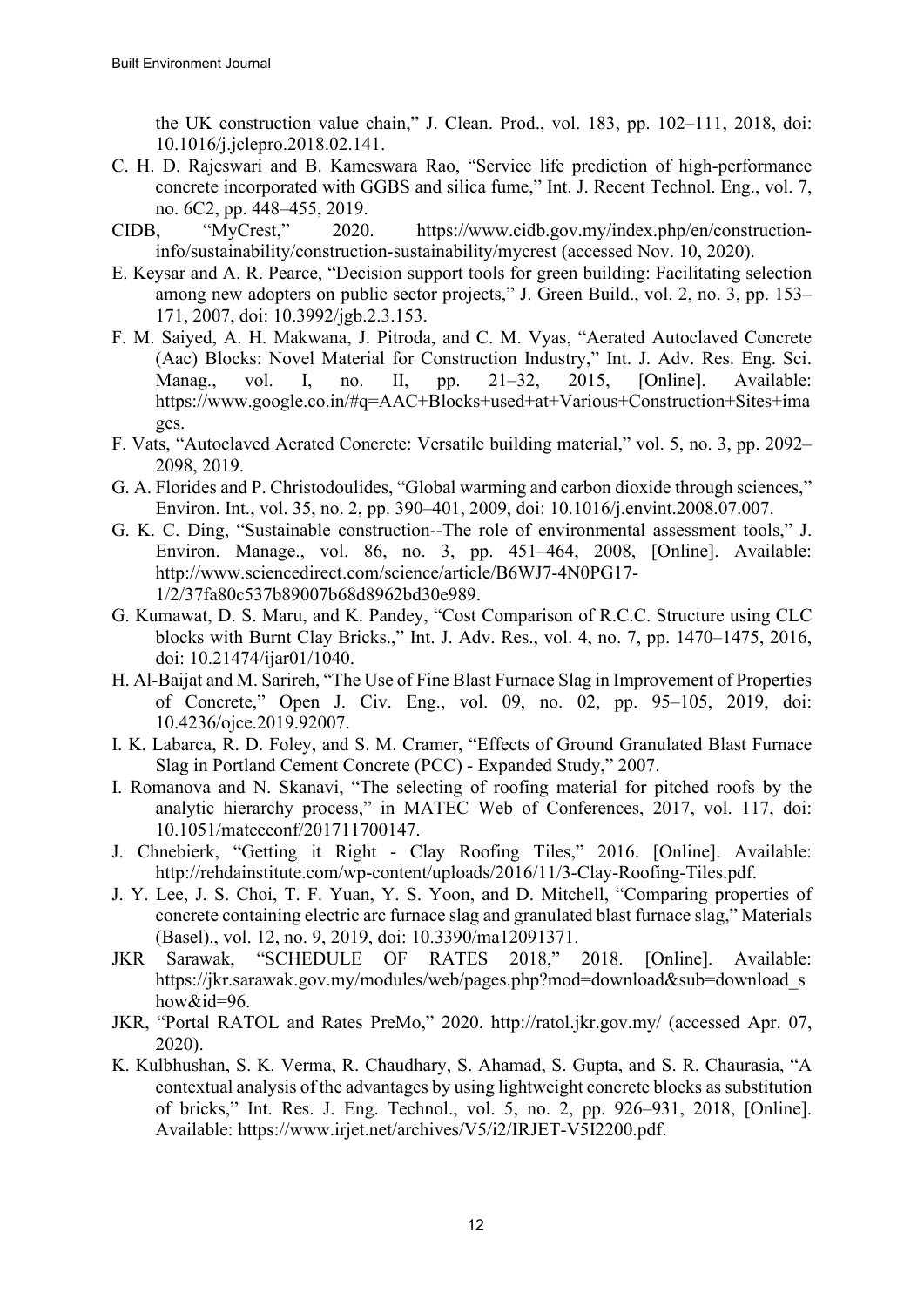- M. M. A. Klufallah, M. F. Nuruddin, M. F. Khamidi, and N. Jamaludin, "Assessment of Carbon Emission Reduction for Buildings Projects in Malaysia-A Comparative Analysis," in E3S Web of Conferences, 2014, vol. 3, doi: 10.1051/e3sconf/20140301016.
- M. M. A. Klufallah, M. F. Nuruddin, M. F. Khamidi, and N. Jamaludin, "Assessment of Carbon Emission Reduction for Buildings Projects in Malaysia-A Comparative Analysis," E3S Web Conf., vol. 3, p. 01016, 2014, doi: 10.1051/e3sconf/20140301016.
- P. D. Bulkade and G. P. Deshmukh, "Comparison of Analysis of Building with Conventional Bricks and AAC Blocks with Silicon Admixture," Int. J. Sci. Res. Dev., vol. 5, no. 9, pp. 21–23, 2017.
- P. F. G. Banfill and A. D. Peacock, "Energy-efficient new housing The UK reaches for sustainability," Build. Res. Inf., vol. 35, no. 4, pp. 426–436, 2007, doi: 10.1080/09613210701339454.
- Q. Roslan, S. H. Ibrahim, R. Affandi, M. N. Mohd Nawi, and A. Baharun, "A literature review on the improvement strategies of passive design for the roofing system of the modern house in a hot and humid climate region," Front. Archit. Res., vol. 5, no. 1, pp. 126–133, 2016, doi: 10.1016/j.foar.2015.10.002.
- R. Johansson, "On case study methodology," Open House Int., vol. 32, no. 3, pp. 48–54, 2007.
- R. Shukla, "Burnt Clay Bricks Versus Autoclaved Aerated Concrete Blocks," Int. J. Eng. Res. Technol., vol. 3, no. 11, pp. 575–580, 2014.
- S. I. Hong and K. Y. Ann, "Estimation of Corrosion-Free Life for Concrete Containing Ground Granulated Blast-Furnace Slag under a Chloride-Bearing Environment," Adv. Mater. Sci. Eng., vol. 2017, 2017, doi: 10.1155/2017/3186371.
- S. K. Rama Jyosyula, S. Surana, and S. Raju, "Role of lightweight materials of construction on carbon dioxide emission of a reinforced concrete building," Mater. Today Proc., vol. 27, pp. 984–990, 2020, doi: 10.1016/j.matpr.2020.01.294.
- S. Mohamed and R. Abdullah, "Timber use practices in Malaysia's construction industry: Single-family residential building sector," Pertanika J. Trop. Agric. Sci., vol. 37, no. 4, pp. 475–482, 2014.
- Tellis W. M., "Application of a Case Study Methodology," Qual. Rep., vol. 3, no. 3, pp. 1–19, 1997, [Online]. Available: https://nsuworks.nova.edu/tqr/vol3/iss3/1.
- US Department of Interior, "The preservation and repair of historic clay tile roofs," 1993.
- W. C. Jau and D. S. Tsay, "A study of the basic engineering properties of slag cement concrete and its resistance to seawater corrosion," Cem. Concr. Res., vol. 28, no. 10, pp. 1363– 1371, 1998, doi: 10.1016/S0008-8846(98)00117-3.
- Y. Fujita, H. Matsumoto, and H. C. Siong, "Assessment of CO2 emissions and resource sustainability for housing construction in Malaysia," Int. J. Low-Carbon Technol., vol. 4, no. 1, pp. 16–26, 2009, doi: 10.1093/ijlct/ctp002.